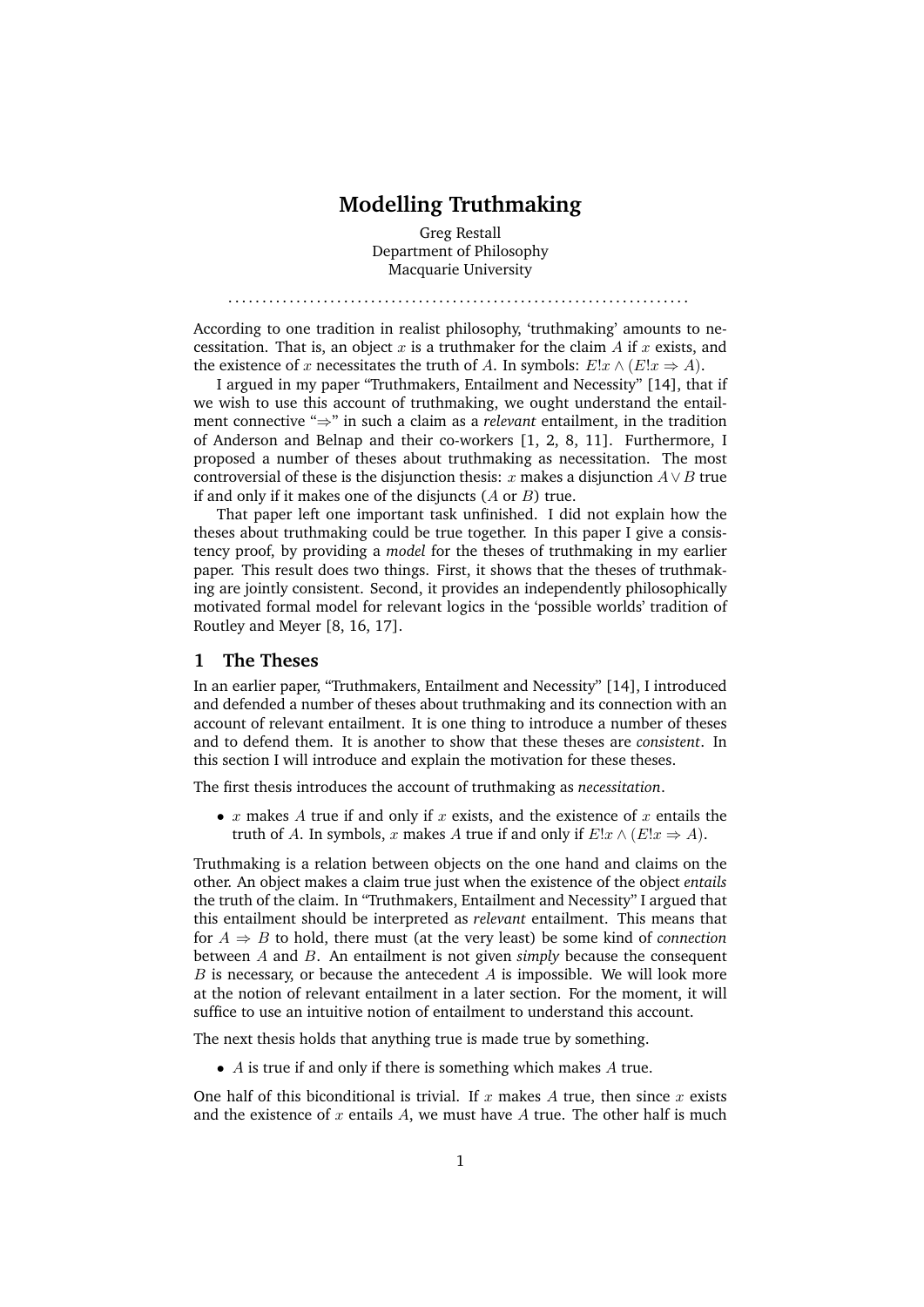more controversial. This is the thesis which connects truth tightly to *ontology*. If something is true, there is some *thing* which makes it true. Many have thought that this is far too strong. What, after all, makes true negative claims, universal claims, necessities or possibilities? There is much to be done to argue for this strong truthmaking claim, but I will not do it here. I intend to merely discuss its *consistency*.

Our next thesis connects truthmaking and conjunction.

• x makes  $A \wedge B$  true if and only if x makes A true and x makes B true.

This thesis is an immediate consequence of the previous thesis and behaviour of entailment. If  $E!x \Rightarrow A \wedge B$ , then  $E!x \Rightarrow A$  and  $E!x \Rightarrow B$  and conversely. This conjunction thesis is not only an immediate consequence of the truthmaking definition, but it is also independently plausible on many accounts of truthmaking. If  $x$  makes a conjunction true, it makes both conjuncts true. But to make a conjunction true it suffices to make both conjuncts true. What else could there be to do?

More controversial by far is the thesis connecting truthmaking and *disjunction*.

• x makes  $A \vee B$  true if and only if x makes A true or x makes B true.

This thesis is by no means *obvious*. It does not naturally fall out of the conception of truthmaking as necessitation. To be more precise, one half of it does fall out of the necessitation conception of truthmaking (right-to-left) for if  $E!x \Rightarrow A$ then  $E!x \Rightarrow A \vee B$ , and similarly, if  $E!x \Rightarrow B$  then  $E!x \Rightarrow A \vee B$ . So, if x makes A true, or if x makes B true, then x must make  $A \vee B$  true too. However, the left-to-right direction is much more problematic. There may well be some way to make  $A \vee B$  true which does not (in and of itself) make A true or make B true.

However, the disjunction thesis does have a certain plausibility. In what way could something make  $A \vee B$  true without making A true or making B true? In particular, if some truthmaker ensures the truth of a disjunction  $A \vee B$ , then there must be *some* thing which either makes A true or makes B true. After all, if  $A \vee B$  is true then either A is true, or B is true.<sup>1</sup> Again, however, we will not spend more time on this thesis to defend it. That was done in my previous paper. I will simply examine its consistency with the other theses.<sup>2</sup>

The next thesis involves negation.

• Something makes  $\sim$  A true if and only if nothing makes A true.

Note that this thesis does *not* say that a truthmaker makes ∼A true if and only if that truthmaker does not make A true. That would be a swift ticket to *truthmaker monism*, the doctrine that all truthmakers make true every truth. No, according to our theses, truthmakers can allow for a degree of division of labour.

<sup>1</sup>A similar tradition is the *situation theory* of Barwise and Perry [4]. In this tradition, situations are restricted pieces of the world which determine all that is *inside* them. If in this situation the milk is in the refrigerator or on the table, then in this situation the milk is in the refrigerator, or in this situation it is on the table.

<sup>&</sup>lt;sup>2</sup>I will not spend much time considering quantifiers. However, the obvious generalisation of the disjunction thesis to the existential quantifier is worth considering. Is it true that if  $x$  makes true  $\exists v F(v)$  then there is some object a such that x makes  $F(a)$  true? Our model will validate this condition too. However, I am not at all sure whether this ought be defended.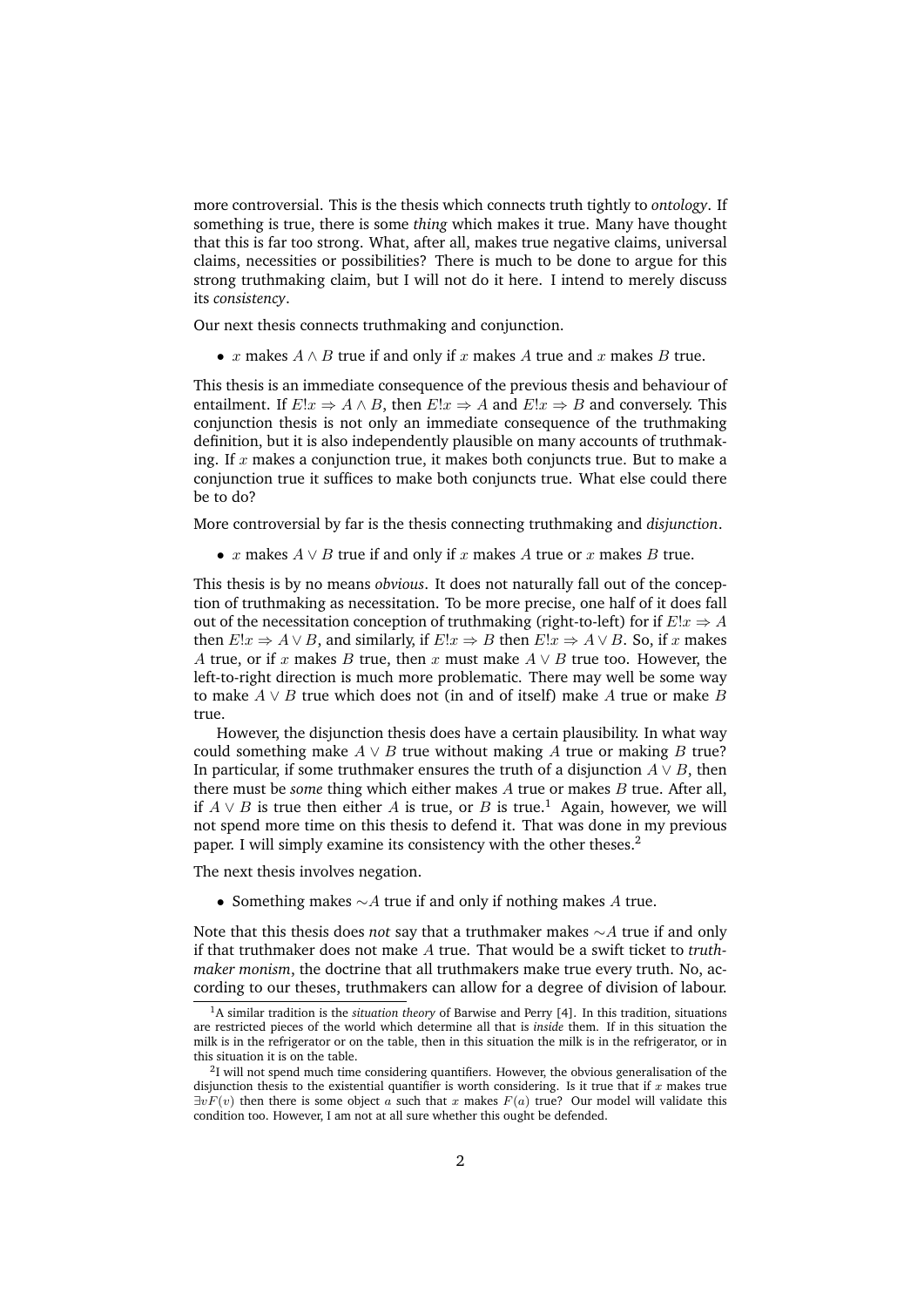If x does not make A true, another truthmaker y might well do the job. Our negation thesis demands that in this case,  $x$  (and any other truthmaker) had better not make ∼A true. And conversely, if no truthmaker makes A true, then *some* truthmaker had better step up to the plate to make ∼A true.

This thesis actually *follows* from the previous theses and the claims that A ∨  $\sim$ A is always true and that  $A \wedge \sim A$  is never true. I include it here simply for completeness' sake.

The final thesis was added to "Truthmakers, Entailment and Necessity" as an afterthought. It connects truthmaking back to entailment.

• A (relevantly) entails B if and only if necessarily, for each x, if x makes A true then  $x$  makes  $B$  true.

This thesis was designed to give an account of relevant entailment to those who find the notion difficult to understand. It closes the circle by defining relevant entailment in terms of truthmaking. This thesis was added as an afterthought, and it is by no means clear that it is consistent with what has gone before it. I have defined truthmaking in terms of entailment. Is is consistent with this definition to define entailment in terms of truthmaking? I will show that this is in fact the case. Our theses are jointly consistent, for they have a model. It is to this model which we will turn.

## **2 Flat Worlds, and Regions**

Consider a Euclidean plane infinite in all directions, marked off into squares in a regular grid. A square can be inhabited or uninhabited. Here is how we will represent an inhabited square and an uninhabited square respectively.

 $\blacksquare$ 

A *world* is any such plane, in which each square is either inhabited or uninhabited. So, here is what a *part* of a world might look like:

In this part of a world, eight squares are *inhabited* and seventeen are *uninhabited*. This part of a world covers twenty-five squares. We will call parts of worlds *regions*. Regions will function as *truthmakers* in our model.

A *world* can be represented as a function  $w : \mathbb{Z} \times \mathbb{Z} \to \{\blacksquare, \square\}$ . This function maps every coordinate in the integer plane to a value  $\blacksquare$  or  $\Box$ . If you prefer sets to functions, a world is a set of coordinate–value pairs

$$
\{\langle\langle 0,0\rangle,\blacksquare\rangle,\langle\langle 0,1\rangle,\square\rangle,\langle\langle -1,0\rangle,\blacksquare\rangle,\ldots\}
$$

in which every coordinate features once and once only. I will primarily use functions to model worlds in what follows.

A region then can be modelled by a *partial function*  $r : \mathbb{Z} \times \mathbb{Z} \to \{\blacksquare, \square\}$ . That is, it assigns on/off values to *some* integer coordinates.<sup>3</sup> Again, regions can be

<sup>3</sup> In fact, we will allow the *empty* region, which assigns no values at all, to be a region. This is purely a matter of convenience, when it comes to modelling entailment. Nothing of significance hangs on this matter.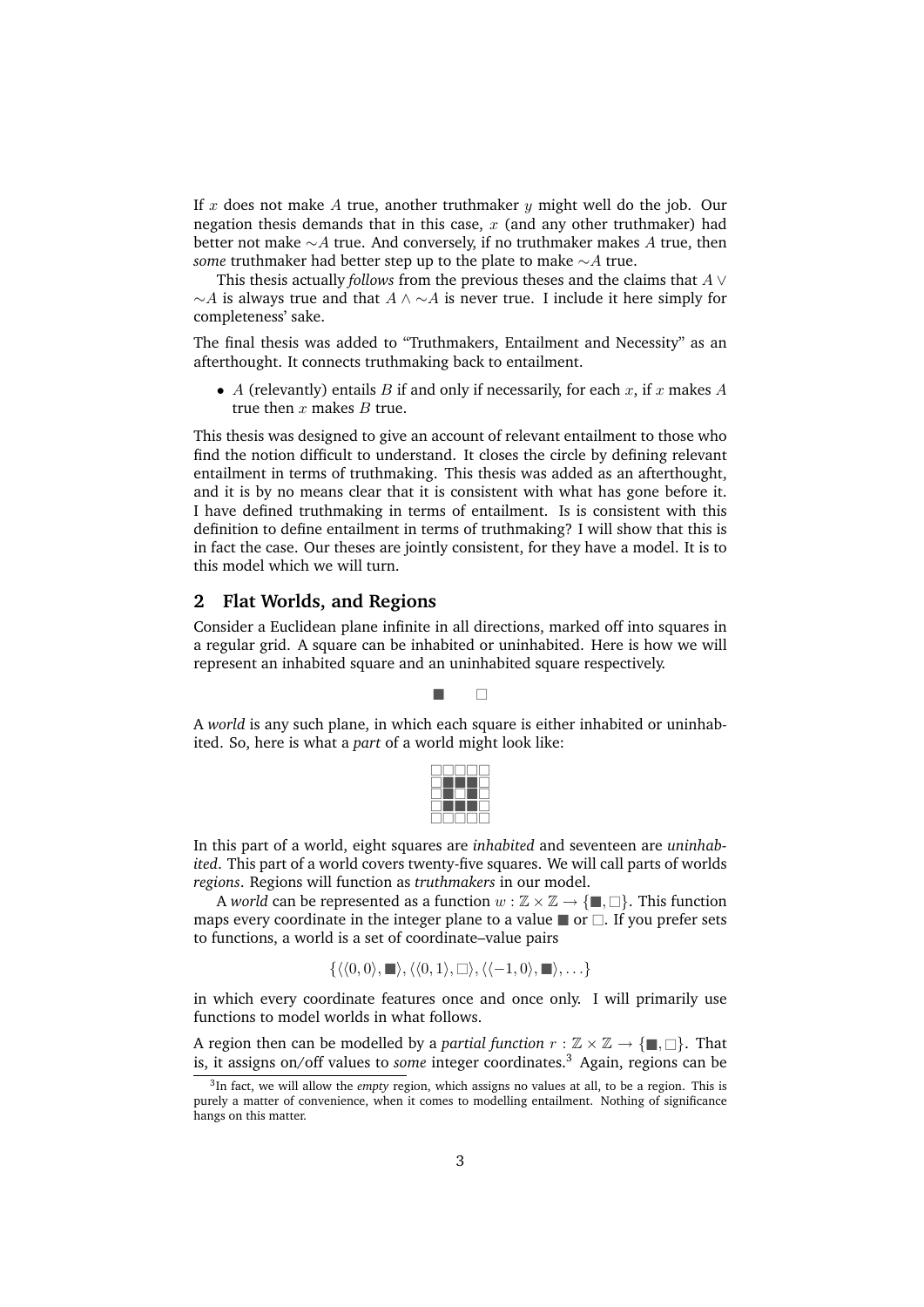represented by sets, rather than partial functions if you prefer. Nothing hangs on the means of representation. In fact, from now, I will simply *identify* worlds and regions with the functions which represent them.

We can *picture* regions by picking out the coordinates of one point of the region, as follows.



The coordinate indicates the location of the part in the larger 'world'. In this region,  $r(4, 5) = \Box$ , and  $r(5, 4) = \Box$ , but  $r(6, 3)$  is undefined. This region has a *hole* in it. That is,  $r(6, 3)$  is undefined. It is not empty, and it is not full. The point  $\langle 6, 3 \rangle$  does not feature in the region r. For our purposes regions can contain holes, and they may even be disconnected. There is no requirement in this model that regions be connected or *natural* in any way.

A region r *is a part of* another region s if and only if  $r(n,m) = s(n,m)$ wherever  $r(n, m)$  is defined. We write this as

 $r \sqsubset s$ 

If regions were represented as sets, this inclusion relation would simply be subsethood. The region depicted above is a part of the first two regions below, but not the third.



The first two regions expand on  $r$  by including its central hole. In the first, the hole is included and filled, in the second, it is included and empty. In the third region, four points are filled which were empty in r (namely,  $(6, 5)$ ,  $(4, 3)$ ,  $(8, 3)$ , and  $(6, 1)$ ).

#### **3 Introducing Our Language**

We will now use this *ontology* of regions and worlds to provide the underpinnings for a *language*, in which we will be able to express our claims about truthmaking. Our language will be a simple first-order one with conjunction, disjunction, negation and quantifiers, together with the existence predicate  $E!$ , a relevant entailment ( $\Rightarrow$ ) and necessity ( $\square$ ). This will enable us to formalise each of our theses.

We will include a name  $r$  for *each* region  $r$ . Regions will count as truthmakers in this ontology, and we will need to be able to refer to them in order to state our theses about truthmaking. Our language is constructed from these basic items in the usual way.<sup>4</sup>

Our model will be based on a fundamental relationship between regions and sentences. This relationship will be expressed in the *metalanguage*. We will write

 $r \Vdash A$ 

<sup>&</sup>lt;sup>4</sup>I prefer the definition according to which there are no formulae with free variables. We have names for each region, so we will be able to give *substitutional* clauses for the quantifiers.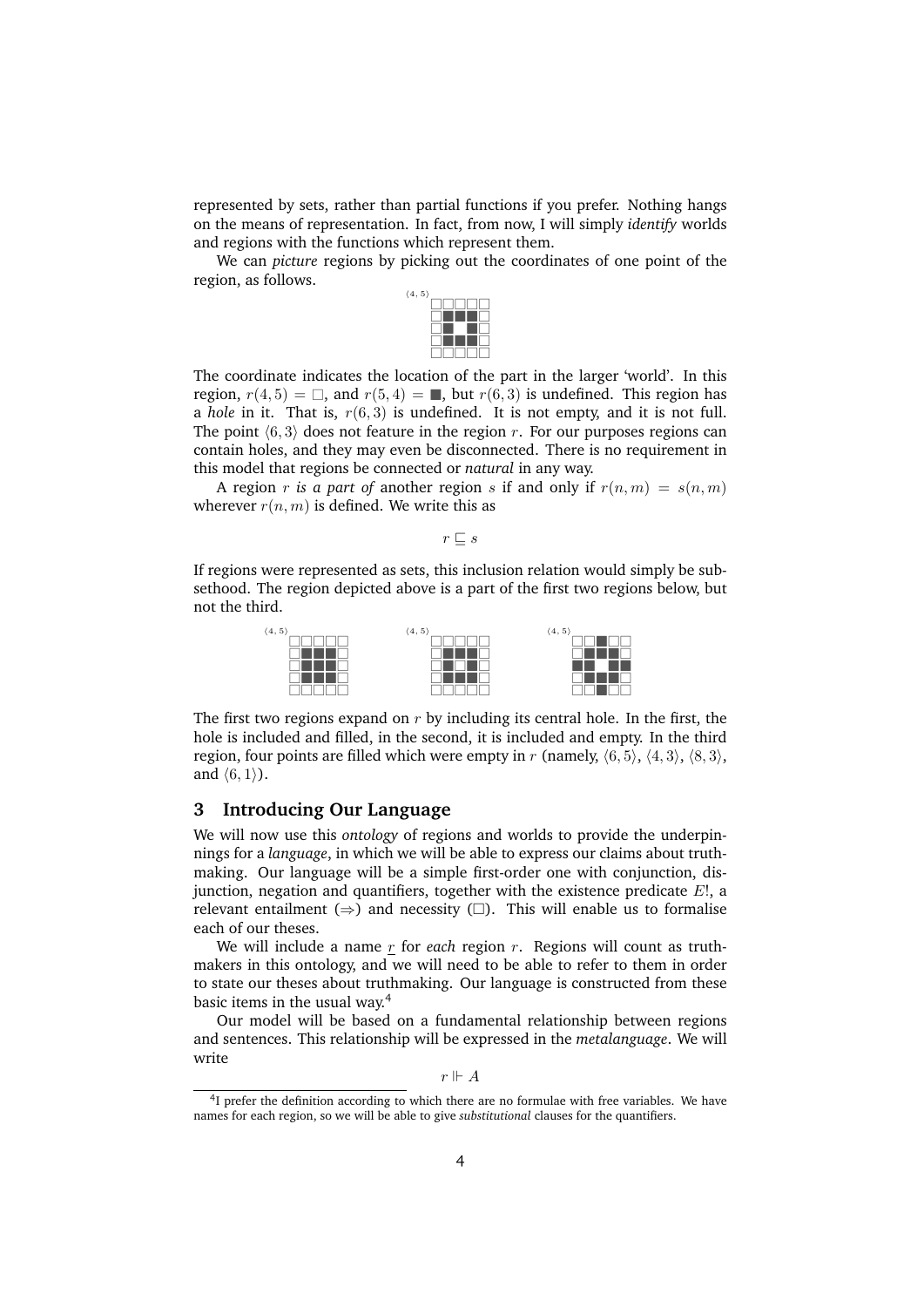to indicate that according to the region r, A holds. This is not a statement *in* our language. It is a statement *about* the relationship between our ontology and our language. However, it has an *analogue* in our language

 $E!r \Rightarrow A$ 

This is a sentence of our language, and we will show that this sentence will be true *in* our model (in a sense to be defined soon) if and only if  $r \Vdash A$  is true of our model.

The relationship  $\mathbb F$  is one of *weak* truthmaking. If  $r \mathbb F$  A, then *according to* r*,* A *holds*. That does not mean, in and of itself (in our model) that A holds. For A to hold we need r to *exist*, or be *actual*. The *existence* of the truthmaker is needed for *strong* truthmaking, then notion of primary interest to us.

A fundamental *constraint* on weak truthmaking is the HEREDITARY CONDITION.

• If  $r \sqsubseteq s$  then  $r \Vdash A$  only if  $s \Vdash A$ .

According to this condition, if  $r$  is contained in  $s$ , then anything made true by  $r$ is also made true by s. Truth *expands* as regions expand. This is an important restriction on the kinds of propositions we can consider, or more accurately, it is a restriction on how we model them. For example, the proposition 'There is are no inhabited points here' should not be modelled as a simple negative existential, which is true in a small (uninhabited) region and false in a larger (inhabited) one. That would fall foul of the hereditary condition. No, to model this, the proposition must make reference to the region involved. The claim that there is no beer in  $r$  might be true in  $r$ , and still be true in a larger, beerincluding region  $s$ , which contains  $r$ .<sup>5</sup>

We will go on to define the behaviour of the most important predicate in our language, the existence or actuality predicate.

•  $r \Vdash E!s$  if and only if  $s \sqsubseteq r$ .

This definition of the extension of the existence predicate is a natural one. According to  $r$ ,  $s$  exists (or is actual) just when  $s$  is a part of the region  $r$ . The region  $r$  "knows about" all and only those regions inside it. This definition satisfies the hereditary requirement. If  $s$  exists according to  $r$ , then it exists according to any larger region.

If you are interested in adding other predicates to our language, the only constraint you need consider is the hereditary requirement. For example, for each coordinate  $\langle m, n \rangle$  you can add the simple proposition (construed as a zeroplace predicate) Inhabited $(m, n)$  such that

•  $r \Vdash$  Inhabited $(m, n)$  if and only if  $r(m, n) = \blacksquare$ .

This seems to be the appropriate interpretation of inhabitation.

We end this section with the other simple recursive clauses for truth-in-regions, those for conjunction and disjunction. These have the obvious definitions.

•  $r \Vdash A \land B$  if and only if  $r \Vdash A$  and  $r \Vdash B$ .

<sup>5</sup>For more on the distinction between *persistent* and *non-persistent* propositions in the context of situation theory, see Barwise's "Branchpoints in Situation Theory" [3].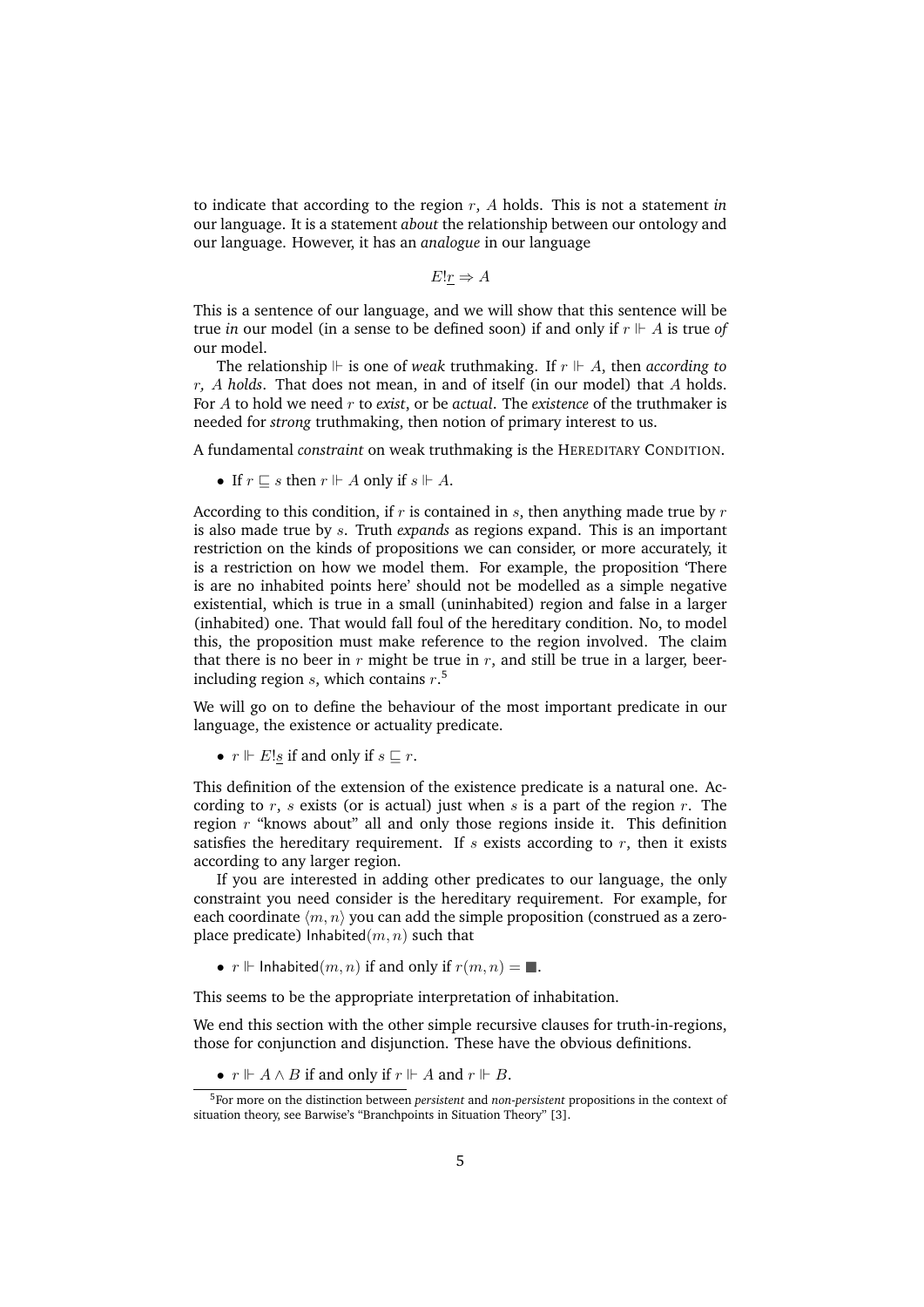•  $r \Vdash A \lor B$  if and only if  $r \Vdash A$  or  $r \Vdash B$ .

These connectives do not fall foul of the hereditary requirement. If A and B satisfy heredity, then so will their conjunction and disjunction.

### **4 Compatibility and Negation**

It is a little more difficult to define the semantics of negation in a way which also satisfies the hereditary requirement. It is no use to require that  $r \Vdash \sim A$  if and only if  $r \not\vdash A$ . That will not do, unless all regions which are part of the one world agree on all propositions, and that leaves us with an uninteresting notion of truthmaking. One must look to alternative accounts of negation.

One such alternative account is to define the *negative extension* of a predicate (where it is *false*) along with its positive extension (where it is true). Then one defines truth and falsity of more complex propositions together. This is the approach of Nelson's constructible falsity [12], Dunn's semantics for firstdegree entailment [7], and Barwise and Perry's situation theory [4]. As such it has a long heritage. However, we will not take this approach here. Instead of defining positive and negative extensions and having *two* recursive clauses for each connective or operator (which is easy for conjunction and disjunction, but more difficult for the quantifiers, modality and entailment) we will define negation by way of the relation of *compatibility* between regions [9, 10, 15].

What is it for two regions to be compatible? For us, it will be that the two regions  $r$  and  $s$  share no points of *disagreement*. The regions  $r$  and  $s$  are compatible (which we write as 'rCs') just when there is no pair  $\langle m, n \rangle$  of coordinates such that according to one region,  $\langle m, n \rangle$  is inhabited by , and according to the other, that point is inhabited by  $\Box$ . That is, there is no point at which r and s *disagree*. Given this definition of compatibility, the account of negation is straightforward.

•  $r \Vdash \sim A$  if and only if for each s where  $rCs$ ,  $s \Vdash A$ .

That is, according to r, A is *not* true just when for every *compatible* s, A does not hold in s. Or equivalently,  $\sim A$  is true in r just when any region in which A holds is incompatible with  $r$ .

Here are three regions,  $r$ ,  $s$  and  $t$ .



The region  $r$  is compatible with region  $s$ , but not with  $t$  ( $r$  and  $t$  disagree on the central point in the square). Region  $s$ , on the other hand, is compatible with both  $r$  and  $t$ .

This clause for negation allows regions to be *incomplete*. If  $s \subseteq r$ , but r is strictly larger than s (as in the case above) then  $s \not\vdash E!r$ , but on the other hand, s  $\mathcal{F}$  ∼E!r, for there is a region compatible with s (namely, r) in which E!r holds. Therefore  $s \not\Vdash E!_T \vee \sim E!_T$ . Similarly,  $r \not\Vdash$  Inhabited $(4,5) \vee \sim$ Inhabited $(4,5)$ .<sup>6</sup>

<sup>&</sup>lt;sup>6</sup>Note that according to this definition,  $r \Vdash \sim$ Inhabited(n, m) if and only if  $r(n,m) = \Box$ , as one would hope.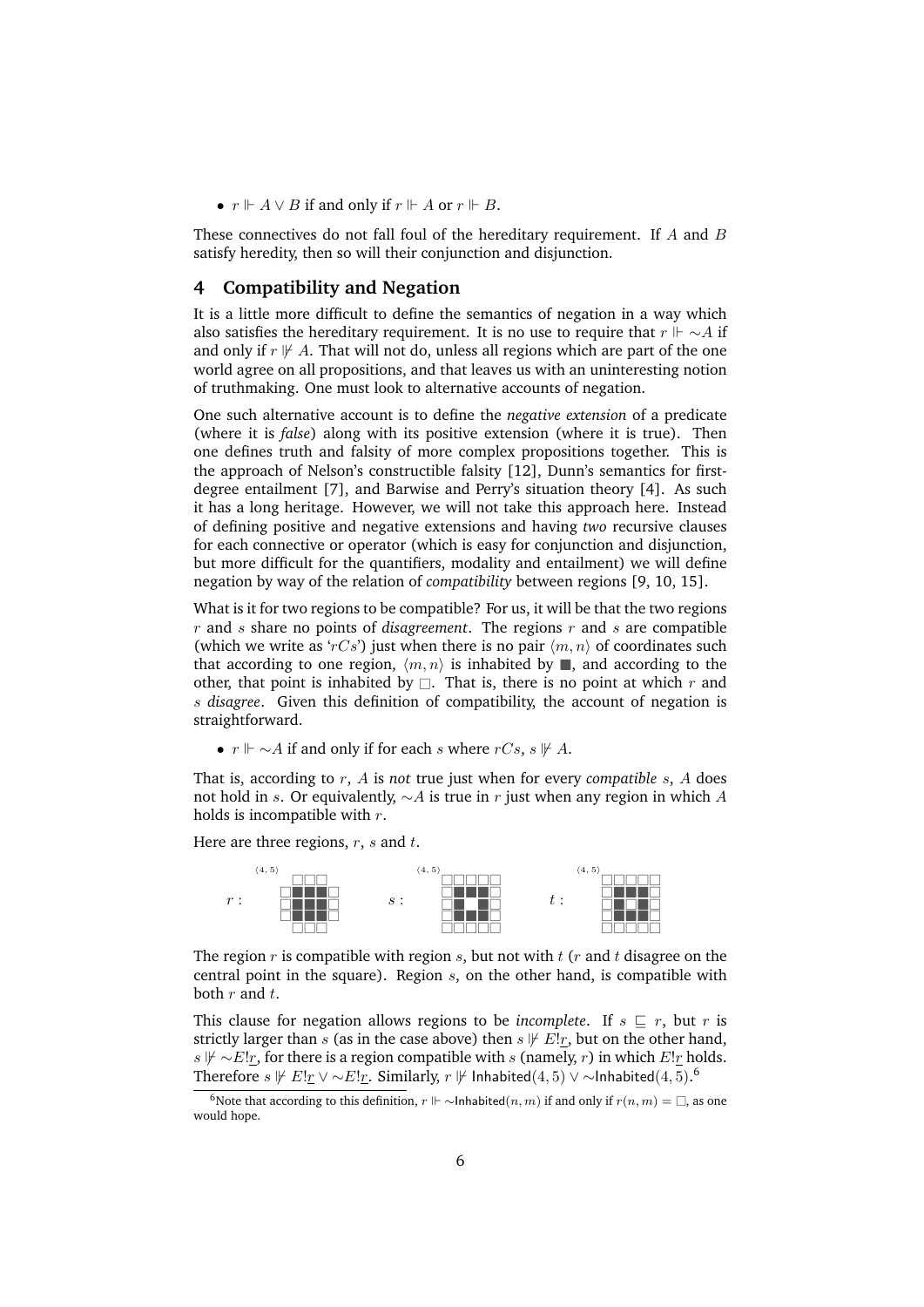However, the negation operator in these models is not really a non-classical one. Negation operates classically at *worlds*, in which we have a totality of information, and no "gaps". For any world w, the only regions r such that  $wCr$ are those r which are a *part* of w. It follows that worlds are consistent and complete, as you would expect. We can reason like this: if  $w \Vdash \sim A$ , then since  $wCw, w \nVdash A$ . Conversely, if  $w \nVdash A$ , then for every  $r \sqsubseteq w$ ,  $r \nVdash A$  (by heredity). It follows that for every r where  $wCr$ ,  $r \not\vdash A$ , which gives us  $w \not\vdash \sim A$  as desired. So, worlds satisfy the *classicality* condition

#### $w \Vdash \sim A$  if and only if  $w \Vdash A$

Worlds are completely classical, and negation works as you would expect there. It is not surprising, however, that negation behaves a little oddly *elsewhere*. For example, in our model, although r need not make each  $A \vee \sim A$  true, it does make  $\sim \sim(A \vee \sim A)$  true. For there is *no* region s at which  $\sim(A \vee \sim A)$ holds (all regions are consistent: for any  $r$ ,  $rCr$ ). Therefore for all regions  $r$ ,  $r \Vdash \sim \sim (A \vee \sim A)$ . It follows that double negation elimination fails to be a valid consequence on what is true in a *region*. 7

I will not discuss the desirability or otherwise of this result at this point. I will merely end this section *indicating* how it can be surmounted and how the validity of the rule of double negation elimination (and all the de Morgan laws) can be restored. The way ahead is to allow *inconsistent* as well as incomplete regions. A region can now be represented as a *relation* between coordinates and values instead of a function. $8\text{ Now a region can underdetermine, uniquely}$ determine, or *overdetermine* the inhabitant of any point. Instead, then of writing ' $r(m, n) = \mathbb{r}$ ' to indicate that the value of r at  $\langle m, n \rangle$  is , we will write  $\mathbb{E}[r(m, n)]$  to indicate that **i** is one value of r at  $\langle m, n \rangle$ . A region r is *consistent* if and only if whenever  $\mathbb{P}(m, n)$ , it is not the case that  $\Box r(m, n)$ . A region r is *complete* if and only if whenever it is not the case that  $\Box r(m, n)$  it is the case that  $\blacksquare r(m, n)$ . Worlds are the complete, consistent regions.

Inclusion of relations is defined as before:  $r \sqsubseteq s$  if wherever r says there is a so does s, and wherever r says there is a  $\Box$  so does s. Note that any region included in a consistent region is itself consistent, and that any region including an inconsistent region is itself, inconsistent. Worlds now are *not* at the top of the inclusion chain. They are themselves contained in inconsistent regions which extend them by being *confused* about points.

Compatibility, then, is defined just as before. The region  $r$  is compatible with the region  $s$  just when there is no point  $(m, n)$  where one region takes there to be (at least) a  $\blacksquare$  and the other takes there to be (at least) a  $\Box$ . Now a region may well not be compatible with *itself*. (The only way for a region to disagree with itself is for it to be inconsistent, of course.) Perhaps more surprisingly, an inconsistent region can be compatible with other regions. If  $r$  is confused about  $\langle m, n \rangle$ , it may well be compatible with s, if s says nothing about that point. If that is the case, r and s do not disagree. They are compatible.<sup>9</sup>

<sup>&</sup>lt;sup>7</sup>However, it is of course valid in each *world*. If  $w \Vdash \sim \sim A$  then  $w \nvDash \sim A$ , and by completeness,  $w \Vdash A$ .

<sup>8</sup>Or, if you prefer, a completely *arbitrary* set of coordinate–value pairs.

 $9$ This means that the compatibility of  $r$  and  $s$  does *not* mean that they have a consistent extension. I might well not disagree with you, but it does not follow that our beliefs can be fused into a consistent whole, for either (or both) of us might be inconsistent about something, about which the other has no opinions.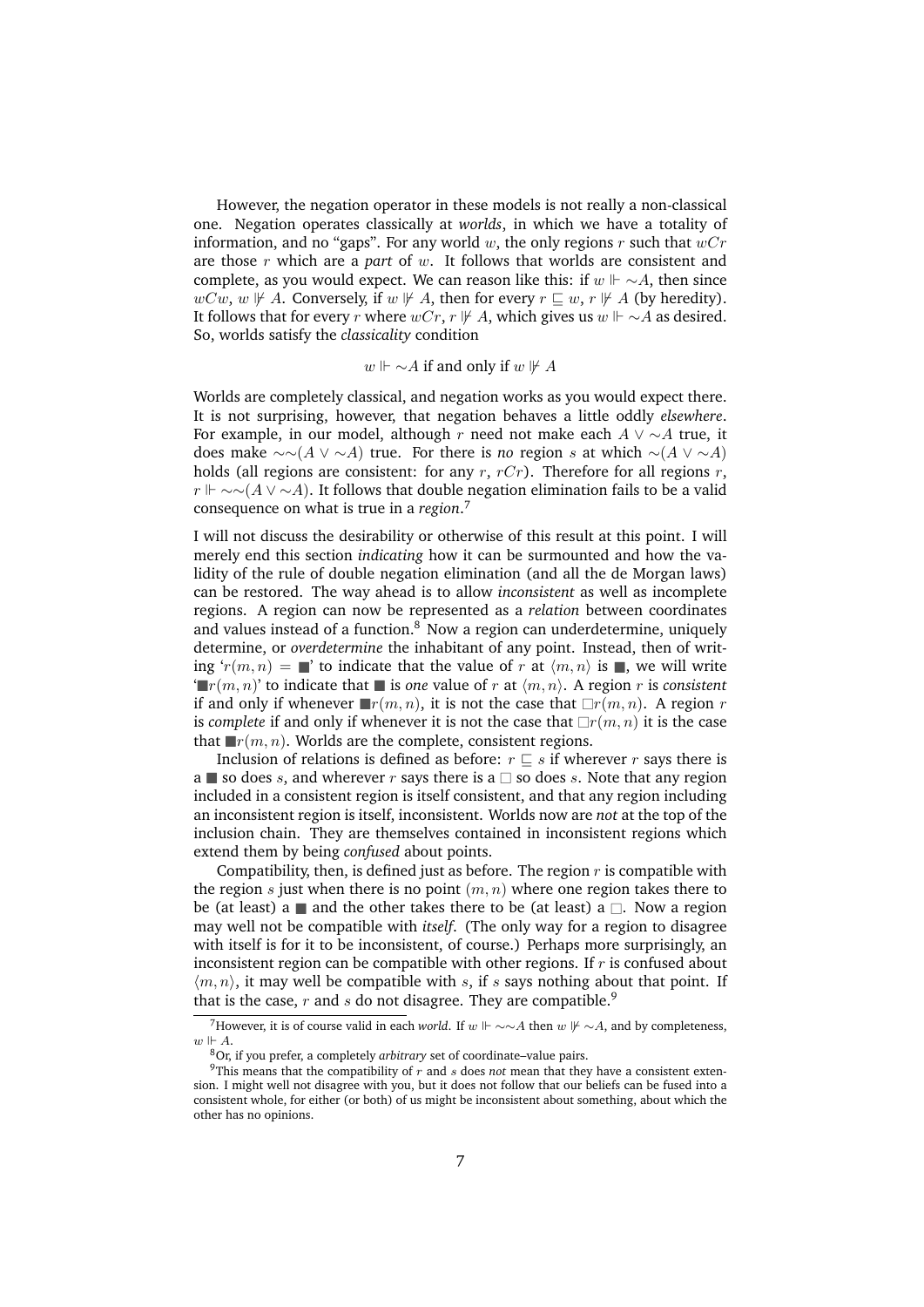From all of this, it follows that negation satisfies double negation elimination (and introduction) and the de Morgan laws. The result is not a complex one. The idea is that now, each point  $r$  has a *maximal compatible partner*  $r^*$ . The region  $r^*$  is  $\blacksquare$  where  $r$  is  $\blacksquare$  only,  $\Box$  where  $r$  is  $\Box$  only, it is inconsistent where  $r$ is incomplete, and incomplete where  $r$  is inconsistent. It follows that  $rCr^*$ , and furthermore, if rCs, then  $s \sqsubseteq r^*$ . The region  $r^*$  "wraps up" all of the regions compatible with r. By definition, it is not hard to see that  $r^{**} = r$ , and that  $r \Vdash \sim A$  if and only if  $r^* \Vdash A$ . It follows that if  $r \Vdash \sim \sim A$ , then  $r^* \Vdash \sim A$ , and then that  $r = r^{**} \Vdash A$ . Double negation elimination is preserved.

There is more that can be said in the defence of the use of inconsistent regions. I have done this elsewhere [15], and I will not labour the point here. Suffice to say, again, that negation treated in this way is not particularly non-classical. Worlds are the regions w such that  $w = w^*$ , and negation works completely classically in each world. Furthermore, the inconsistent regions do not exist (are not actual) in any world. It will follow (in the next section, when we define necessity) that they are necessarily nonexistent. They are *impossibilia*.

As attractive as inconsistent regions are for our logic, and as understandable as they are in these models, you do not need to accept them to do truthmaking. In the next sections, we not presuppose the acceptance of inconsistent regions, or, for that matter, will we do anything which will rule them out.

Before moving on to the rest of our language, we should pause to note that negation, defined in terms of compatibility, satisfies our hereditary condition. If  $r$  and  $s$  are compatible, then any region inside  $r$  is compatible with  $s$ . Therefore, if r  $\mathcal{V}$  ∼A, there is some compatible s where s  $\mathcal{V}$  + A. It follows that if  $r' \sqsubseteq r$ , *r'*  $\sharp' \sim A$  too. We have just proved the *contraposition* of the hereditary condition. If  $r' \Vdash \sim A$  and  $r' \sqsubseteq r$ , it follows that  $r \Vdash \sim \overline{A}$  too.

## **5 Quantifiers**

We must model the quantifiers, for they appear in our last thesis about truthmaking. In our language we have a name for *every* region, so quantification can be done *substitutionally*. We have the following clauses:

- $r \Vdash (\forall x) A(x)$  if and only if  $r \Vdash A(\underline{s})$  for each region s.
- $r \Vdash (\exists x) A(x)$  if and only if  $r \Vdash A(\underline{s})$  for some region s.

These quantifiers are not particularly odd, except for the fact that they allow for quantification over *nonexistent* objects. For example, take the regions r, s and t from page 6. Regions  $r$  and  $t$  are incompatible, so it follows that any region compatible with r, cannot contain t. Therefore  $r \Vdash \sim E!t$ , and by the clause for the particular (*existential*?) quantifier,  $r \Vdash (\exists x) \sim E!x$ . According to r, some thing does not exist.

Is this substitutionally defined quantifier inappropriate for our last truthmaking thesis? This thesis states, if you recall, that  $A$  relevantly entails  $B$  just when, of necessity, any truthmaker for A is a truthmaker for B. Recall that *strong* truthmaking is at issue here, for which *existence* is necessary. If r is a truthmaker for  $A$  in *this* sense, we require that  $r$  exist. So, this clause will have to be formalised using  $E!$  to restrict the scope of the quantifier in question. No "funny business" with nonexistent regions will interfere in the interpretation of this clause, and the substitutionally defined quantifier seems appropriate.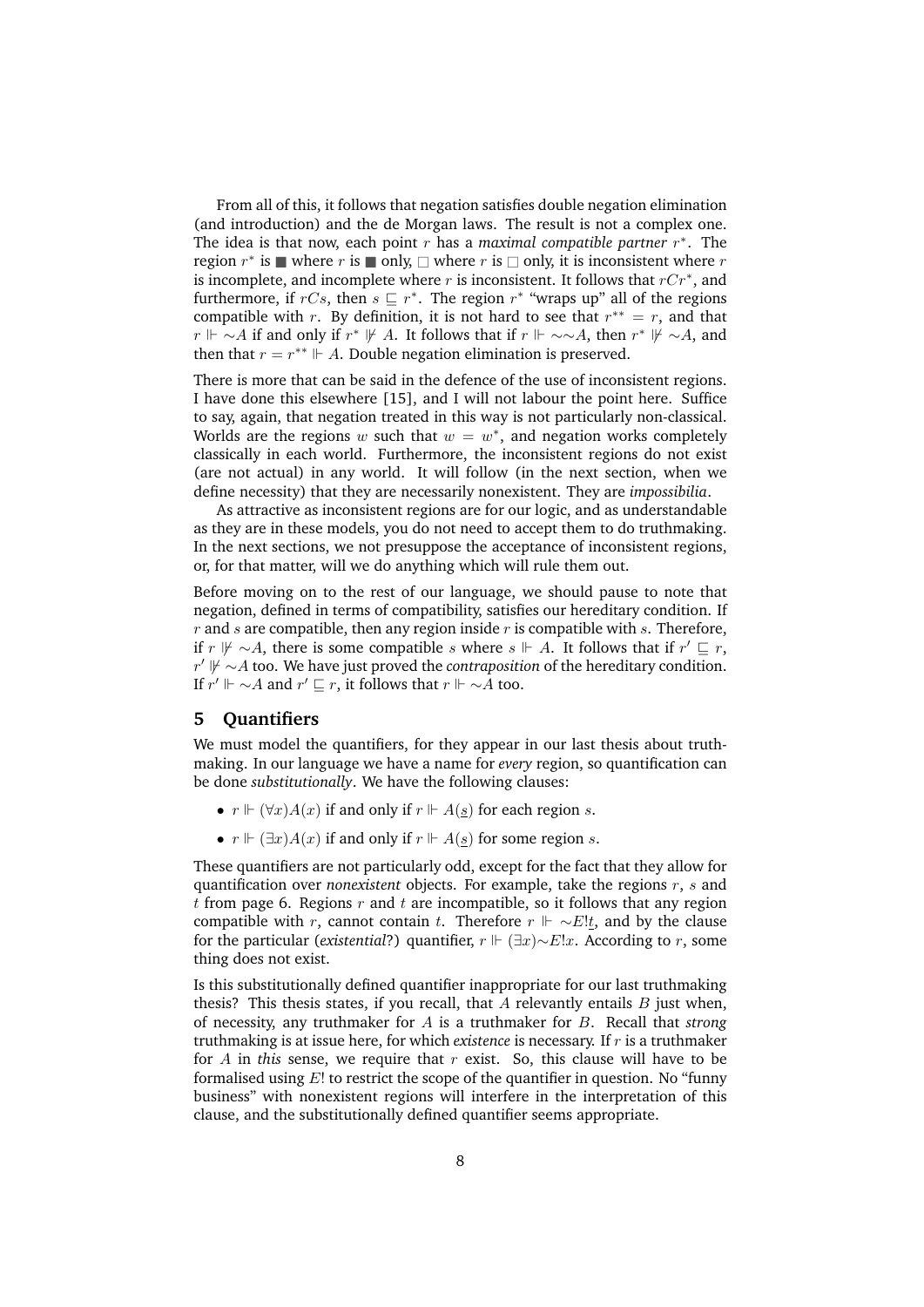### **6 Necessity and Entailment**

From this point on, the evaluation conditions are much more *tentative*. We have a very good idea of what it is for a claim of the form  $\Box A$  to be *true*. It is for it to be true in any different possibility (or *world*). We have much less idea of what *makes* such a claim true. Or in our models, we have much less idea of what is for  $\Box A$  to be true in a *region*. Our certainty fades even earlier when it comes to the truth and the truthmakers of *relevant entailment*. As a result, the evaluation conditions in this section should be taken as providing a *model* which verifies the truthmaking theses, but not as in any sense an *interpretation* which gives an account of the meanings of modal claims.

Consider necessity first. We wish to give an account of when  $r \Vdash \Box A$ . There seem to be at least two reasonable constraints to any such account. First, it seems quite plausible to hold that  $w \Vdash \Box A$  if and only if in each world  $w'$ ,  $w' \Vdash A$ . This is the traditional modal account of necessity. According to *this* world, A is necessary, just when A is true in *each* world. This is the simple possible worlds account of necessity, and it yields the logic S5.

This constraint gives us more than you might think. In conjunction with the hereditary condition, it shows that in any region  $r$  which is included in a world,  $\Box A$  is true *only if*  $A$  is true in each world. Regions cannot hold that anything is necessary which is not true in each world.

That is one constraint. The second reasonable constraint is that if  $r \Vdash \Box A$ , then  $r \Vdash A$ . That is, if r takes A to be *necessary*, then r itself also takes A to be true. This seems like a reasonable constraint on an interpretation of necessity. It follows from these two constraints (with all that has gone before them) that we should *not* require that  $r \Vdash \Box A$  if and only if A is true in each *world*. For A∨∼A is true in each world, and it would follow that  $r \Vdash A \vee \sim A$  for *any* region r, giving either  $r \Vdash A$  or  $r \Vdash \sim A$ , and truthmaker monism.

So, the truth of  $\Box A$  (in a region) does not amount simply to its truth in all worlds. That will suffice for its truth in all *worlds*, but for regions smaller than worlds, we require *more* to show that a proposition is necessary. What can we do to give an account of this?

One approach is to keep the idea of an *accessibility* relation, but to expand it to take regions into account as well as worlds. We will have  $r \Vdash \Box A$  if and only if for each *s* accessible from  $r, s \Vdash A$ . What will such an accessibility relation look like? From our first constraint, we require that all worlds (and only worlds) are accessible from worlds. From our second constraint, we require that regions be accessible from themselves. There are a multitude of candidate accessibility satisfying these two constraints. We will consider just one:

The region s is *accessible from* r just when r and s *share areas*.

That is, when r and s are *defined* on exactly the same points.

We write this as ' $r \approx s$ '. If we have just consistent regions in our model, then worlds and only worlds are accessible from worlds.<sup>10</sup> For smaller regions  $r$ , worlds are not accessible, but any other region on the same area is. For example,

<sup>10</sup>If we have inconsistent regions, then any *complete* region (including inconsistent ones) will be accessible from a world, but this is no problem for the evaluation of modal claims. For each inconsistent region has consistent regions contained in it, and as a result we will still have  $w \Vdash \Box A$ only if  $w' \Vdash A$  for each world w'.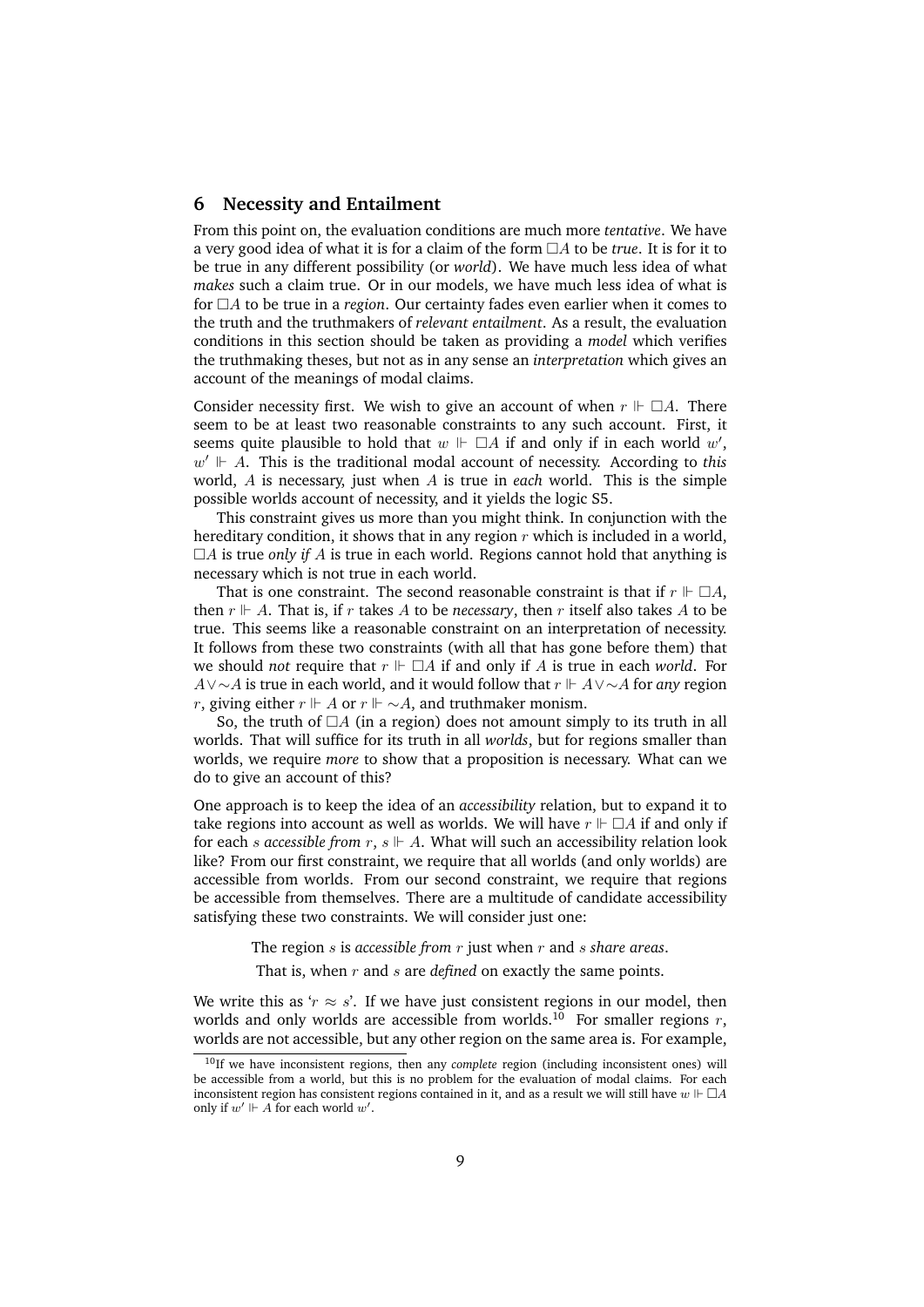the first and the second regions on page 4 are mutually accessible. The third region is not accessible from either of the others, because it is on a strictly smaller area. So, we have the following modelling condition on necessities.

•  $r \Vdash \Box A$  if and only if for each s where  $r \approx s$ ,  $s \Vdash A$ .

The resulting picture is this: regions "know about" their areas. Worlds, have *total* areas, so they know about everything. Any modal necessity at all is true in each and every world (this is S5). However, not all modal truths are true in each *region*. However, some are. For example,  $s \Vdash E!s$  (in s, s exists). On any *other* region r on the same area, s does not exist. That is,  $r \Vdash \sim E!_S$ . Any *other* region on the same area is incompatible with  $s$ . Therefore, for all regions  $r$  on the same area as s, we have  $r \Vdash E!_S \vee \sim E!_S$ , and as a result,  $s \Vdash \Box(E!_S \vee \sim E!_S)$ . This instance of the law of the excluded middle is necessary at a region more restricted than an entire world.

We had, in fact, one more constraint for our interpretation of necessity: the hereditary constraint. We must verify that if  $r \sqsubseteq s$ , and  $r \Vdash \Box A$ , then  $s \Vdash \Box A$ . But this is not difficult. If  $r \Vdash \Box A$ , then for any  $r'$  where  $r \approx r'$ , we have  $r' \Vdash A$ . Now if we have some s' where  $s \approx s'$ , we can find some  $r'$  where  $r' \sqsubseteq s'$ and  $r' \approx r$ . (How? Consider the intersection of s' with the area covered by r. The area covered by  $r$  is included in that covered by  $s$ , so such an intersection exists.) Since  $r \Vdash \Box A$ , we have  $r' \Vdash A$ , and hence  $s' \Vdash A$ . This shows that  $s \Vdash \Box A$ , as desired. The hereditary condition is satisfied.

We have, therefore, a notion of necessity in our models. It acts in a completely orthodox way when restricted to worlds. We will use this account of necessity in verifying our truthmaking theses. $11$ 

Necessity is a simple matter, when compared with relevant entailment. Studies of the semantics of entailment have resulted in ideas of great formal elegance, but the structures studied have not found universal appeal [5, 6, 13]. As a result, the account given here is doubly tentative.

We will define entailment in a similar manner to necessity. The idea of the *area* of a region will play an important role. Again, we have constraints on appropriate interpretations of entailment. First, we want worlds to make  $A \Rightarrow B$  true just when any region in which A is true is one in which B is true. This will make ⇒ a *relevant* entailment. Second, we would like to allow regions to somehow be more *discriminating* than worlds in making entailments true. Regions may be appropriately *local*. Third, we must satisfy the hereditary constraint. There is at least *one* way to model entailment which meets these criteria. The crux of the definition is found in the notion of a *restriction*. Given regions s and r, the *restriction* of s to the *area* of r, is the region  $s|_r$  is the subregion of s which covers only the area covered by  $r$ . If there is no such

<sup>&</sup>lt;sup>11</sup>What of possibility? There are two ways to go. One is to define  $\diamond$  as ∼ $\square$ ∼, and the other is to use the existential quantifier and the same accessibility relation in the standard modal definition. In the case of worlds, these definitions agree. In the case of regions they differ. If we have inconsistent regions,  $r \Vdash \sim \Box \sim A$  if and only if there is some s where  $r^* \approx s^*$  where  $s \Vdash A$ . In our models, we might have  $r \approx s$  without  $r^* \approx s^*$  (if r is a consistent subregion of s, for example) or *vice versa*. It is unclear what should be said about this difference. One radical but plausible proposal is to say that ♦ and ∼∼ are simply *not equivalent*. Of course, they agree at all *worlds* but not necessarily in all *regions*.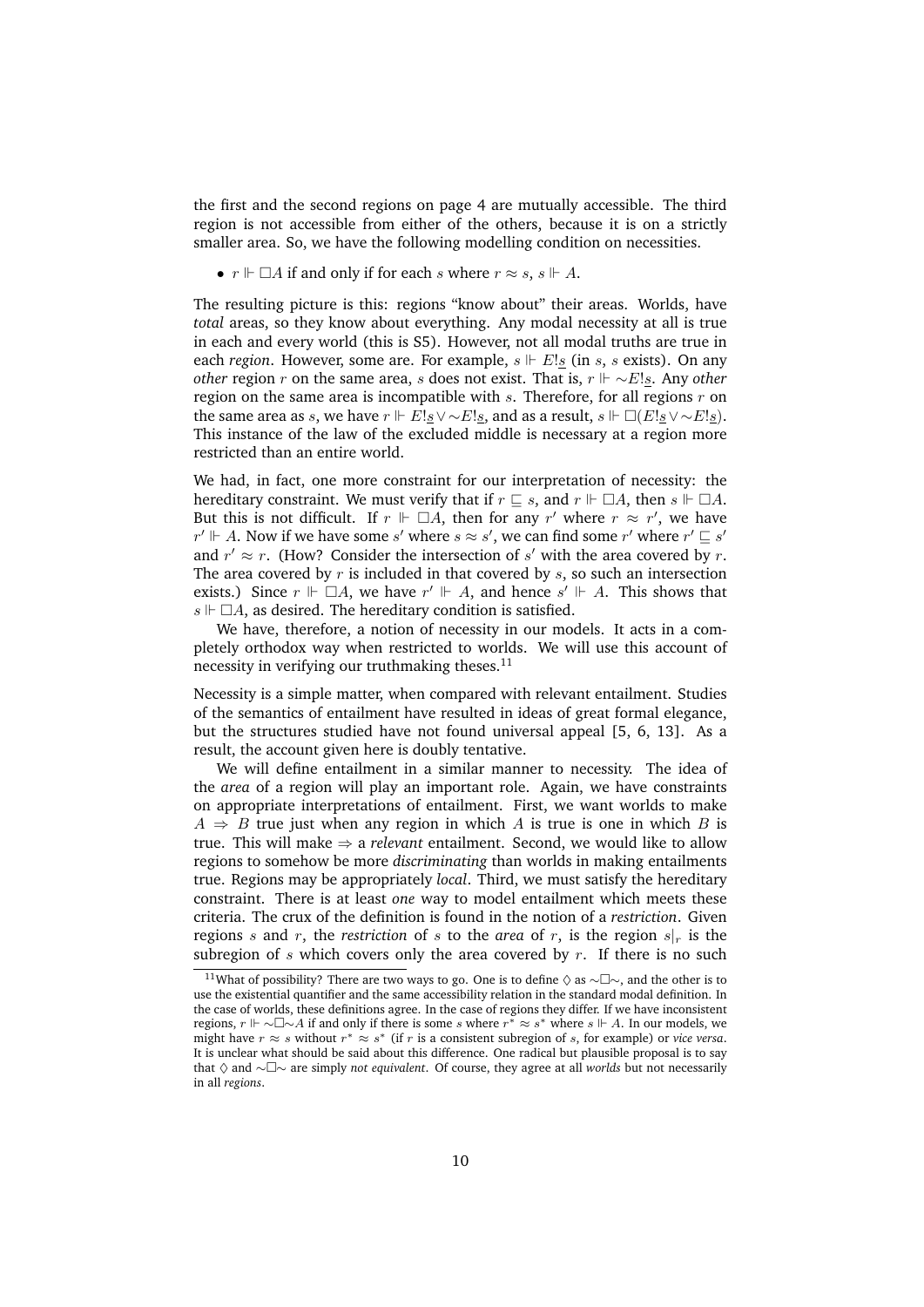subregion (if r and s do not overlap in area) then  $s|_r$  is the empty region.<sup>12</sup> Here are some facts about *restriction*.

• If  $r \sqsubseteq s$  then  $r|_s = r$  and  $s|_r = r$ . If w is a world,  $r|_w = r$ .

Restriction works like intersection when the two regions are ordered. Furthermore, the restriction of any region to a *world* (any world) is that region itself.

• If  $r \sqsubseteq r'$  then  $s|_r \sqsubseteq s|_{r'}$  and  $r|_s \sqsubseteq r'|_s$ .

Restriction is *monotonic* in both positions. This will be important when verifying that entailment satisfies the hereditary constraint.

Given this account of restriction, we can define entailment as follows:

•  $r \Vdash A \Rightarrow B$  if and only if for each s where  $s \Vdash A$ ,  $s|_r \Vdash B$ .

That is,  $A \Rightarrow B$  is true at r just when *wherever* A is true, B is true at the restriction of that region to r. This meets our constraints. First of all,  $w \Vdash A \Rightarrow$ B if and only if for each s where  $s \Vdash A$ , we have  $s = s|_w \Vdash B$ . An entailment is true in a *world* just when in any region in which the antecedent is true, so is the consequent.

Second, regions can indeed be more local with respect to entailments. For example,  $w \Vdash E!r \Rightarrow E!r$ , but this true entailment is not verified in *every* region. We have  $s \Vdash E!_{\underline{r}} \Rightarrow E!_{\underline{r}}$  only if whenever  $t \Vdash E!_{\underline{r}}$ ,  $t|_s \Vdash E!_{\underline{r}}$ . Now,  $t \Vdash E!_{\underline{r}}$  if and only if  $r \subseteq t$ . Therefore  $s \Vdash E!r \Rightarrow E!r$  if and only if  $r|s \Vdash E!r$ . This will obtain only if  $s$  covers at least the region of  $r$ . This need not be the case. So, entailments may well be local matters.

Third, entailment does indeed satisfy the hereditary constraint. If  $r \Vdash A \Rightarrow$ B, then if  $r \subseteq r'$ , and  $s \Vdash A$ , then since  $s|_r \Vdash B$  we also have  $s|_{r'} \Vdash B$  (by the monotonicity of restriction). Entailments are preserved as you go up the inclusion ordering.

Now we can look at the *internal* reading of truthmaking. The internal reading of  $s \Vdash A$  is the sentence  $E!_s \Rightarrow A$ . When does  $r \Vdash E!_s \Rightarrow A$ ? We can reason as follows:  $r \Vdash E!_S \Rightarrow A$  if and only if for each t where  $t \Vdash E!_S$ ,  $t|_r \Vdash A$ . But  $t \Vdash E!_S$  if and only if  $s \sqsubseteq t$ . So, by monotonicity,  $t|_r \Vdash A$  whenever  $t \Vdash E!_S$  if and only if  $s|_r \Vdash A$ . So, *according to* r, *s* makes A true if and only if  $s|_r \Vdash A$ . This does not seem unreasonable. A region  $r$  "knows" truthmaking within its area. Therefore, s makes A true according to a *world* if and only if  $s \Vdash A$ . So, worlds *get truthmaking right*.

Furthermore, it follows that "truthmaking is its own reward" (to use Barry Smith's words [19]). If  $r \Vdash A$  then  $r \Vdash E!r \Rightarrow A$ ; if  $r$  makes A true, then  $r$ makes it true that  $r$  makes  $A$  true.

That deals with weak truthmaking. For strong truthmaking, we have  $E!x \wedge y$  $(E!x \Rightarrow A)$ , to model 'x makes A true'. This behaves well. We have  $r \Vdash E!s$  ∧  $(E!_S$  ⇒ A) (according to r, s (successfully) makes A true) if and only if r  $⊩ E!_S$ (so  $s \subseteq r$ ) and  $r \Vdash E!s \Rightarrow A$ . We have already seen that this latter fact means

 $12$ It is possible to do away with the empty region in what follows, at the cost of complicating our account of entailment a little. Instead of talking of  $s|_r$  we talk of the *three-place relation*  $s|_r \nightharpoonup t$ (abusing notation somewhat), which holds if and only if each point  $\langle m, n \rangle$  which is assigned a value by *s* and in the area of *r* is assigned the same value by *t*. Then  $r \Vdash A \Rightarrow B$  if and only if for each s, t where  $s|_r \sqsubseteq t$ , if  $s \Vdash A$  then  $t \Vdash B$ .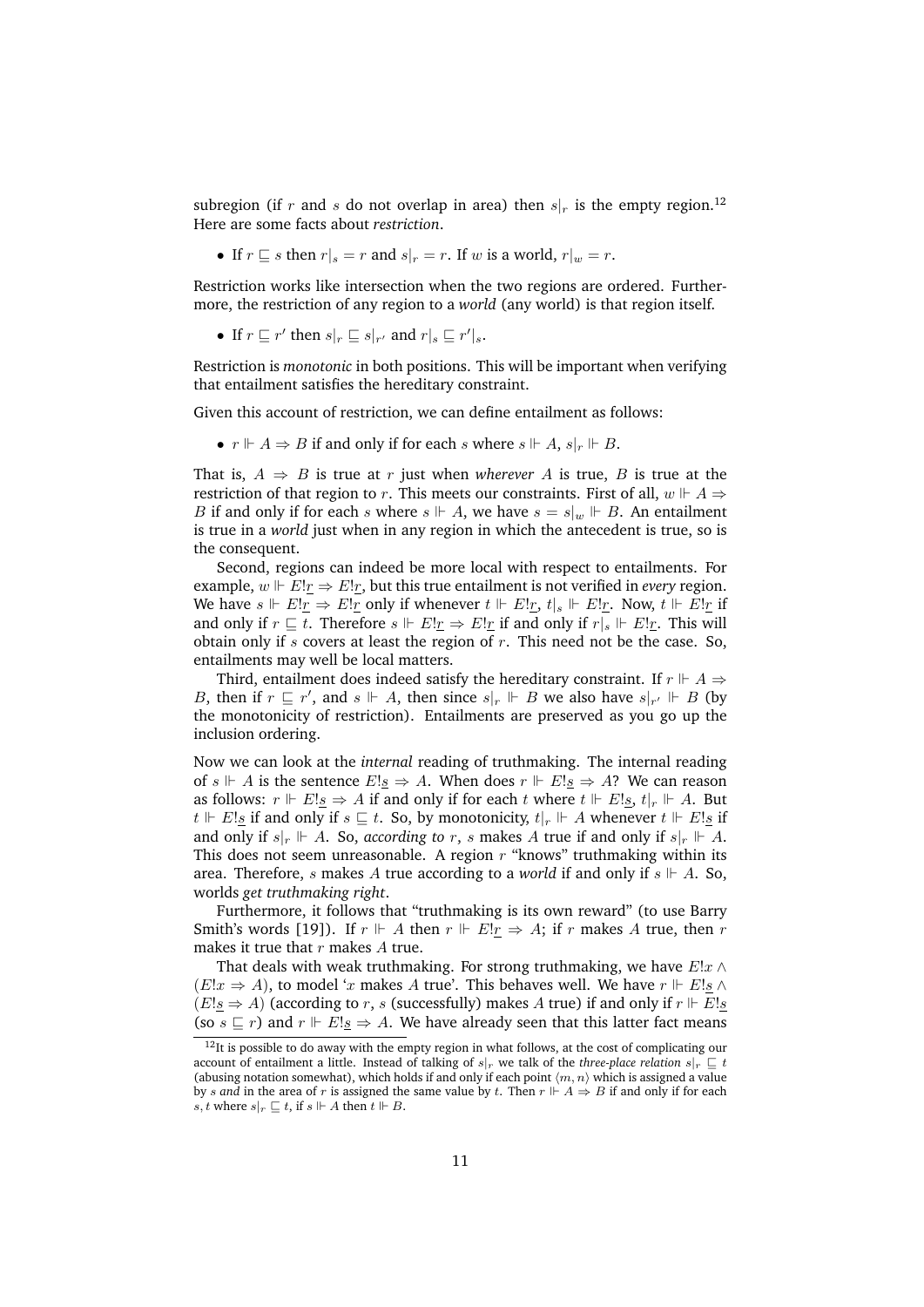that  $s|_r \Vdash A$ . Now since  $s \sqsubseteq r$ , this obtains just when  $s \Vdash A$ . So, according to r, s (successfully) makes A true just when s is a part of r, and s does in fact make A true.

It follows immediately, that the first of our truthmaking theses holds in a very strong sense in our models.

•  $w \Vdash A \Leftrightarrow (\exists x)(E!x \wedge (E!x \Rightarrow A))$ 

This claims says that in any world  $w$ ,  $A$  is (relevantly) equivalent to the claim that there is something which makes  $A$  true. This is our formalisation of the thesis: A is true if and only if there is something which makes A true. We can verify this thesis in the following way. We have  $w \Vdash A \Leftrightarrow (\exists x)(E!x \wedge (E!x \Rightarrow A))$ if and only if for every region  $r, r \Vdash A$  if and only if  $r \Vdash (\exists x)(E!x \land (E!x \Rightarrow A)).$ We reason first from left to right. If  $r \Vdash A$ , then  $r \Vdash E!r \Rightarrow A$ , and  $r \Vdash E!r$ jointly give us  $r \Vdash E!_{\mathcal{I}} \wedge (E!_{\mathcal{I}} \Rightarrow A)$ , and hence  $r \Vdash (\exists x)(E!_{\mathcal{X}} \wedge (E!_{\mathcal{X}} \Rightarrow A))$  as desired. From right to left, if  $r \Vdash (\exists x)(E!x \land (E!x \Rightarrow A))$ , then there is some s where  $r \Vdash E!_S$  and  $r \Vdash E!_S \Rightarrow A$ . It follows that  $s \sqsubseteq r$ , and that  $s|_r \Vdash A$ . But since  $s \sqsubseteq r$ ,  $s|_r = s$ , so  $s \Vdash A$ , and finally,  $r \Vdash A$  by heredity. The equivalence is given.

This verifies the first of our theses of truthmaking. The others will be verified in the same way. We will formalise then as sentences and show that these sentences hold in *all worlds*. They are necessary truths in our model.

The *conjunction thesis* is not difficult. It has two readings. First, one in terms of weak truthmaking

•  $w \Vdash (\forall x) ((E!x \Rightarrow A \land B) \Leftrightarrow (E!x \Rightarrow A) \land (E!x \Rightarrow B))$ 

and one in terms of strong truthmaking

•  $w \Vdash (\forall x)(E!x \land (E!x \Rightarrow A \land B) \Leftrightarrow (E!x \land (E!x \Rightarrow A)) \land (E!x \land (E!x \Rightarrow B)))$ 

The second follows immediately from the first by distributing  $E!x$  though both sides of the biconditional. The first is verified as follows. If  $r \Vdash E!s \Rightarrow A \wedge B$  if and only if  $s|_r \Vdash A \wedge B$ , which holds if and only if  $s|_r \Vdash A$  and  $s|_r \Vdash B$ . This, in turn, is equivalent to  $r \Vdash (E!_S \Rightarrow A) \land (E!_S \Rightarrow B)$ . So,  $w \Vdash (E!_S \Rightarrow A \land B) \Leftrightarrow$  $(E!_S \Rightarrow A) \wedge (E!_S \Rightarrow B)$  for any s at all, giving us the universally quantified claim we want.

The *disjunction thesis* holds, even though entailment does not satisfy ( $C \Rightarrow A \vee$  $B) \Rightarrow (C \Rightarrow A) \vee (C \Rightarrow B)$  in general. (To see why, let  $C = A \vee B$ . A region in which  $A \vee B$  holds need not be one in which A holds, and it need not be one in which *B* holds.) We *do* have  $(E!_T \Rightarrow A \vee B) \Rightarrow (E!_T \Rightarrow A) \vee (E!_T \Rightarrow B)$ . If s  $\Vdash E!$   $\uparrow$  ⇒  $A \lor B$  then  $r|_s \Vdash A \lor B$  and hence either  $r|_s \Vdash A$  or  $r|_s \Vdash B$ , and hence  $s \Vdash E!r \Rightarrow A$  or  $s \Vdash E!r \Rightarrow B$ , and hence  $s \Vdash (E!r \Rightarrow A) \vee (E!r \Rightarrow B)$ as desired. The converse entailment is trivial. If  $s \Vdash (E! \underline{r} \Rightarrow A) \vee (E! \underline{r} \Rightarrow B)$ then either  $r|_s \Vdash A$  or  $r|_s \Vdash B$ , and in either case,  $r|_s \Vdash A \vee B$ , which gives us s  $⊩ E!r \Rightarrow A ∨ B$  as desired. So, we have the disjunction thesis in its weak truthmaking form:

•  $w \Vdash (\forall x) ((E!x \Rightarrow A \lor B) \Leftrightarrow (E!x \Rightarrow A) \lor (E!x \Rightarrow B))$ 

The strong form, given below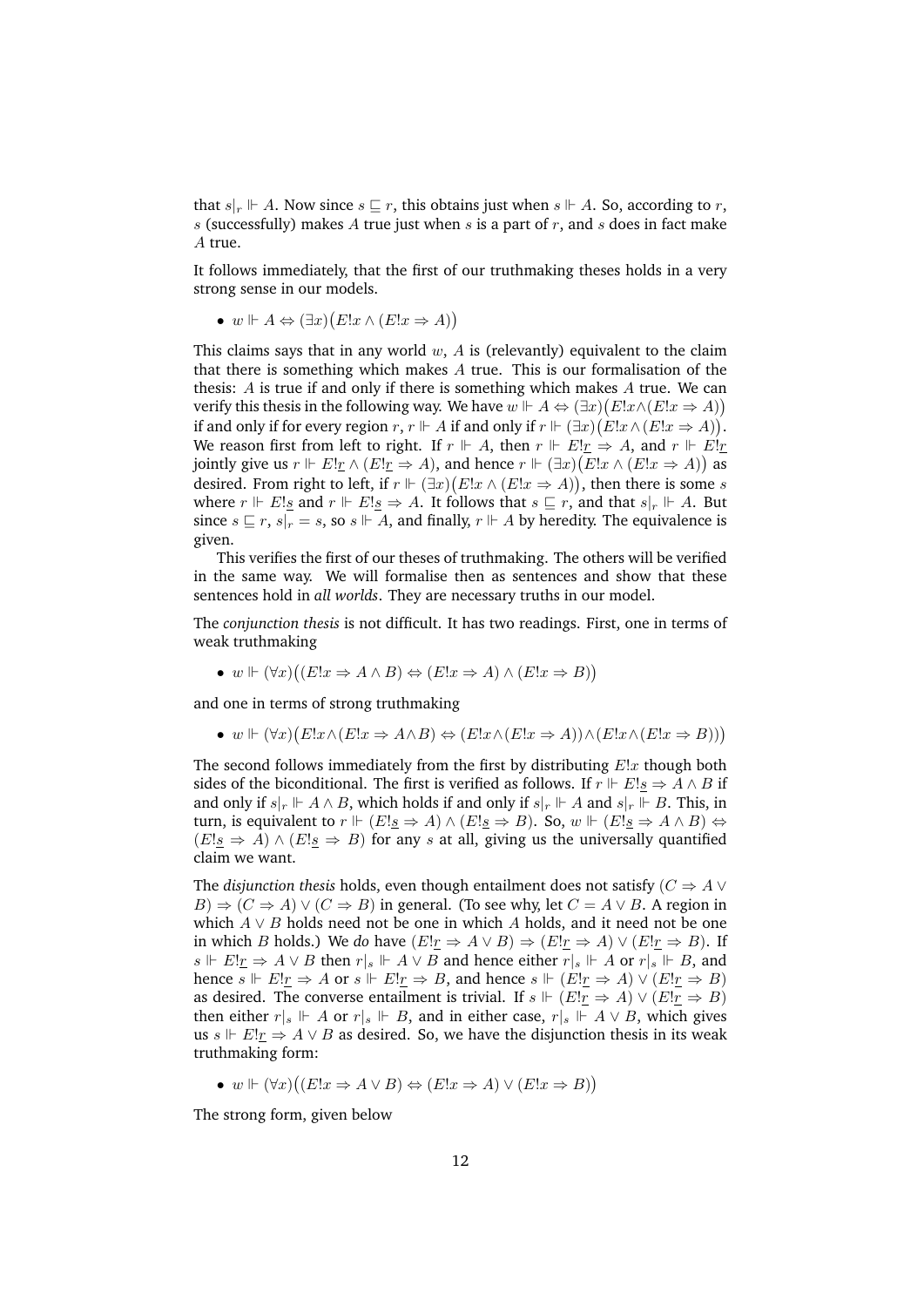•  $w \Vdash (\forall x)(E!x \land (E!x \Rightarrow A \lor B) \Leftrightarrow (E!x \land (E!x \Rightarrow A)) \lor (E!x \land (E!x \Rightarrow B)))$ 

follows immediately, by distributing  $E|x|$  through the left and and right hand expressions of the biconditional.

The *negation* clause is formalised as follows:

• w  $\vdash (\exists x)(E!x \land (E!x \Rightarrow \sim A)) \Leftrightarrow \sim (\exists x)(E!x \land (E!x \Rightarrow A))$ 

The restriction to strong truthmaking is necessary if we allow inconsistent regions. If r is an inconsistent region then in any world we have  $E!_r \Rightarrow A$  and  $E!_{\Gamma} \Rightarrow \sim A$ , so the inference from 'something makes A true' to 'nothing makes ∼A true' will fail when read as *weak* truthmaking. In the strong reading, it succeeds. We can reason as follows:  $r \Vdash (\exists x)(E!x \wedge (E!x \Rightarrow \sim A))$  if and only if  $r \Vdash \sim A$  by our first thesis. Similarly,  $r \Vdash \sim (\exists x)(E!x \land (E!x \Rightarrow A))$  if and only if for each s where  $rCs$ ,  $s \not\Vdash (\exists x)(E!x \wedge E!x \Rightarrow A)$ . That holds if and only if s  $\sharp$  A for each s where rCs. That is, r  $\Vdash \sim(\exists x)(E!x \land (E!x \Rightarrow A))$  if and only if  $r \Vdash \sim A$ . So, both halves of the biconditional stand and fall in exactly the same region. Something makes  $∼A$  true if and only if nothing makes A true.

We will end with a discussion of the thesis analysing entailment with necessary preservation of truthmaking. In what sense is  $A \Rightarrow B$  equivalent to the claim that, of necessity, every truthmaker for A is a truthmaker for B? This has a *weak* and a *strong* reading. They work differently, depending on whether we allow inconsistent regions. First, the weak reading.

•  $w \Vdash (A \Rightarrow B) \Leftrightarrow \Box(\forall x)((E!x \Rightarrow A) \Rightarrow (E!x \Rightarrow B))$ 

This reading is uses *weak* truthmaking, and it holds unrestrictedly (whether we allow inconsistent regions or not). We can verify it as follows:  $r \Vdash A \Rightarrow B$  if and only if for each s, if  $s \Vdash A$  then  $s|_r \Vdash B$ . Now  $r \Vdash \Box(\forall x)((E!x \Rightarrow A) \Rightarrow$  $(E!x \Rightarrow B)$ ) if and only if  $r \Vdash (E!s \Rightarrow A) \Rightarrow s \Rightarrow B$ ) for each s (entailment statements, if true, are necessarily true). This, in turn, is true if and only if for each s and t, if  $s|_t \Vdash A$  then  $s|_{(t|r)} \Vdash B$ . Now, it turns out that  $s|_{(t|r)} = (s|_t)|_r$ , so our condition holds if and only if for each  $s|_t$ , if  $s|_t \Vdash A$  then  $(s|_t)|_r \Vdash B$ . This holds if and only if for each s, if  $s \Vdash A$  then  $s|_r \Vdash B$ , which is the condition we have already seen for  $r \Vdash A \Rightarrow B$ . The equivalence holds. An entailment is true if and only if (of necessity) any (weak) truthmaker for the antecedent is a (weak) truthmaker for the consequent.

What can we do with strong truthmaking? The story here is less clear. In the case of *consistent* regions we can prove the following equivalence:

•  $w \Vdash (A \Rightarrow B) \equiv \Box(\forall x)(E!x \land (E!x \Rightarrow A) \supset E!x \land (E!x \Rightarrow B))$ 

Now the equivalence is a *material* one. In any world,  $A \Rightarrow B$  is true in that world if and only if, of necessity, any (existing) truthmaker for A is also an (existing) truthmaker for B.

We can verify the statement like this:  $w \Vdash A \Rightarrow B$  if and only if for *every* region r, if  $r \Vdash A$  then  $r \Vdash B$ . That is equivalent to the claim that  $w \Vdash (E!_T \Rightarrow$  $A)$  ⊃ ( $E!_{\text{r}} \Rightarrow B$ ) for each region r. Now, we wish to restrict the truthmaking to *strong* truthmaking, by adding the claim that r *exist*. How can we do this? We can rely on the fact that each r is consistent, and therefore exists in *some* world. We have, then, that our condition is equivalent to  $w' \Vdash E!_{\Gamma} \wedge (E!_{\Gamma} \Rightarrow A) \supset E!_{\Gamma} \wedge$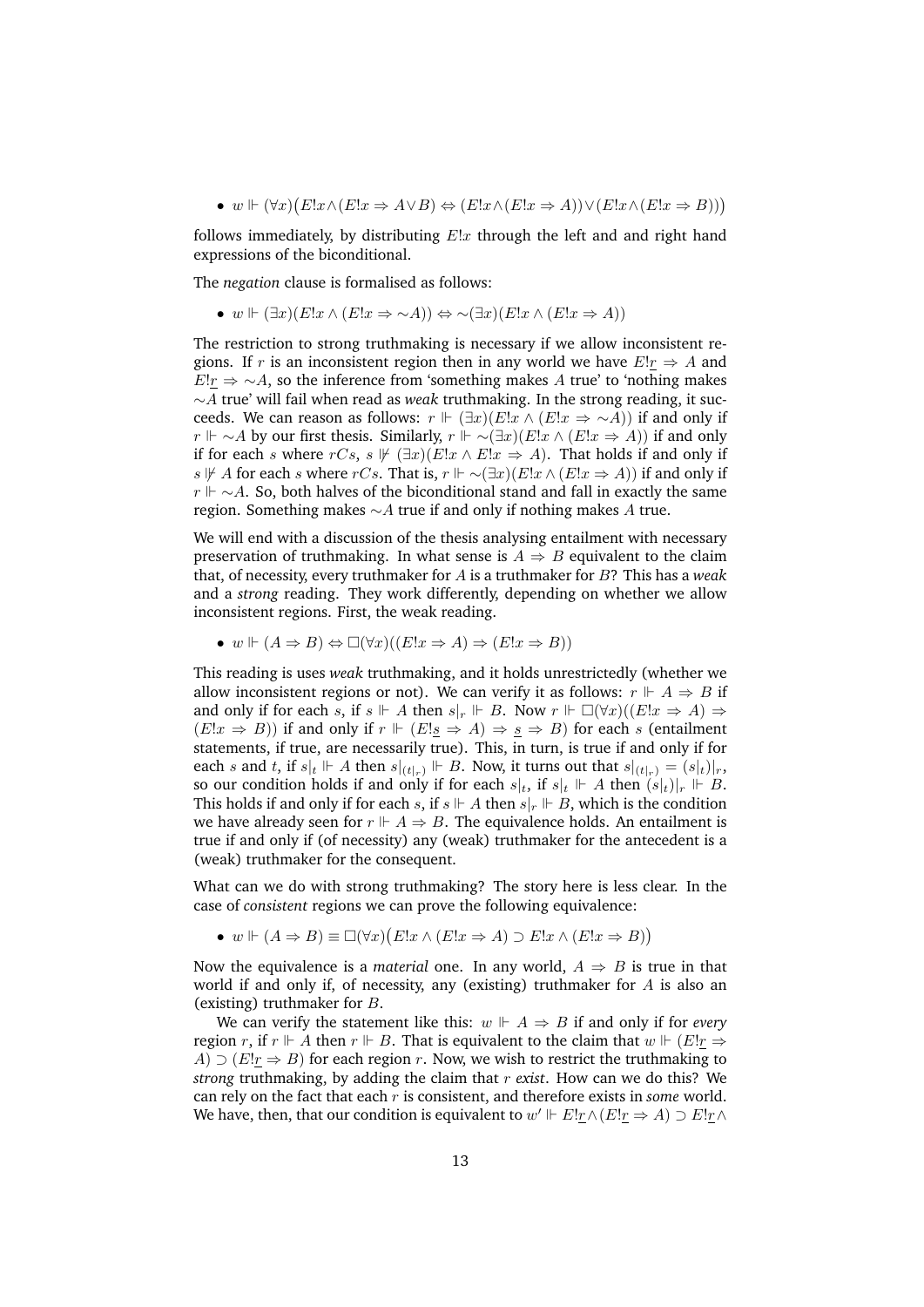$(E!_T \Rightarrow B)$  for each world w' and region r, but this, then, is equivalent to w ⊩  $\Box(\forall x)(E!x \land (E!x \Rightarrow A) \supset E!x \land (E!x \Rightarrow B))$  as desired. Entailment (at least with consistent regions) is necessarily equivalent to the necessary preservation of truthmaking.

Why does this reasoning fail with inconsistent regions? It fails because the entailment  $A \land \neg A \Rightarrow B$  fails at worlds. There may well be a region r in which  $A \wedge \sim A$  is true but in which B fails to be true. Now, it doesn't follow that there is some *possible* truthmaker for  $A \wedge \neg A$  which is not a truthmaker for B. For r is inconsistent, and hence *cannot* be actual. The reduction of entailment in this context to preservation of *possible* truthmaking will not succeed. The account of "Truthmakers, Entailment and Necessity" took truthmakers consistent consistent, so the current result does not bring into question the theses of that paper.

This completes our journey through the theses of truthmaking. We have seen that the theses are mutually consistent, because there is a model in which all come out to be true. Hopefully the model gives some illumination of the content of the theses and perhaps it will serve as an example to help foster further analysis of the notion.

## **7 Observations**

I will end this paper with a number of observations of how this model treats a number of puzzles about truthmaking.

NEGATION: This account *explicitly* defines negation in terms of relation of incompatibility. Some have thought that this is a bad thing [18]. We have defined negation in terms of a "negative" notion. Of course we have done so. There is no avoiding this, any more than we could avoid using something like conjunction in the explanation of the semantics of conjunction. However, it does not follow that incompatibility is a "part" of the truthmaker for a negative claim. There is a difference between what makes it true that  $\sim A$ , which might be a part of the world (a part, of course, which excludes the truth of A) and the *explanation* we give how A fails to be true. That explanation will perhaps make a reference to the relation of compatibility or incompatibility between regions or states.

MODALITIES: Truthmakers for modal claims are *regions*. As with negations, modal claims do not need *special* truthmakers. However, accessibility relations are required in the *explanation* of the truthmaking relation between regions and modal claims.

TOTALITIES: There are no explicit *totality* facts in this account, but our model does have some notion of space being *filled*. There is no sense, in this model, in which the "space" could have been different. There is no sense in which there could have been more dimensions than there actually are. This is, of course, a problem if we wish to modify the model to be *anything like* the actual world.

MORE OBJECTS: This model has very few *objects*. The only objects are *regions*. There is no sense in which we could talk of an object which is located at  $(5, 1)$  at this world and  $\langle 1, 5 \rangle$  in another. This is obviously a rather thin universe. Adding more objects will make the *disjunction thesis* rather hard (perhaps *impossible*) to maintain. For an object a makes  $A \vee B$  true (according to the whole world) if and only if in every region r in which a exists,  $A \vee B$  is true. Now, it could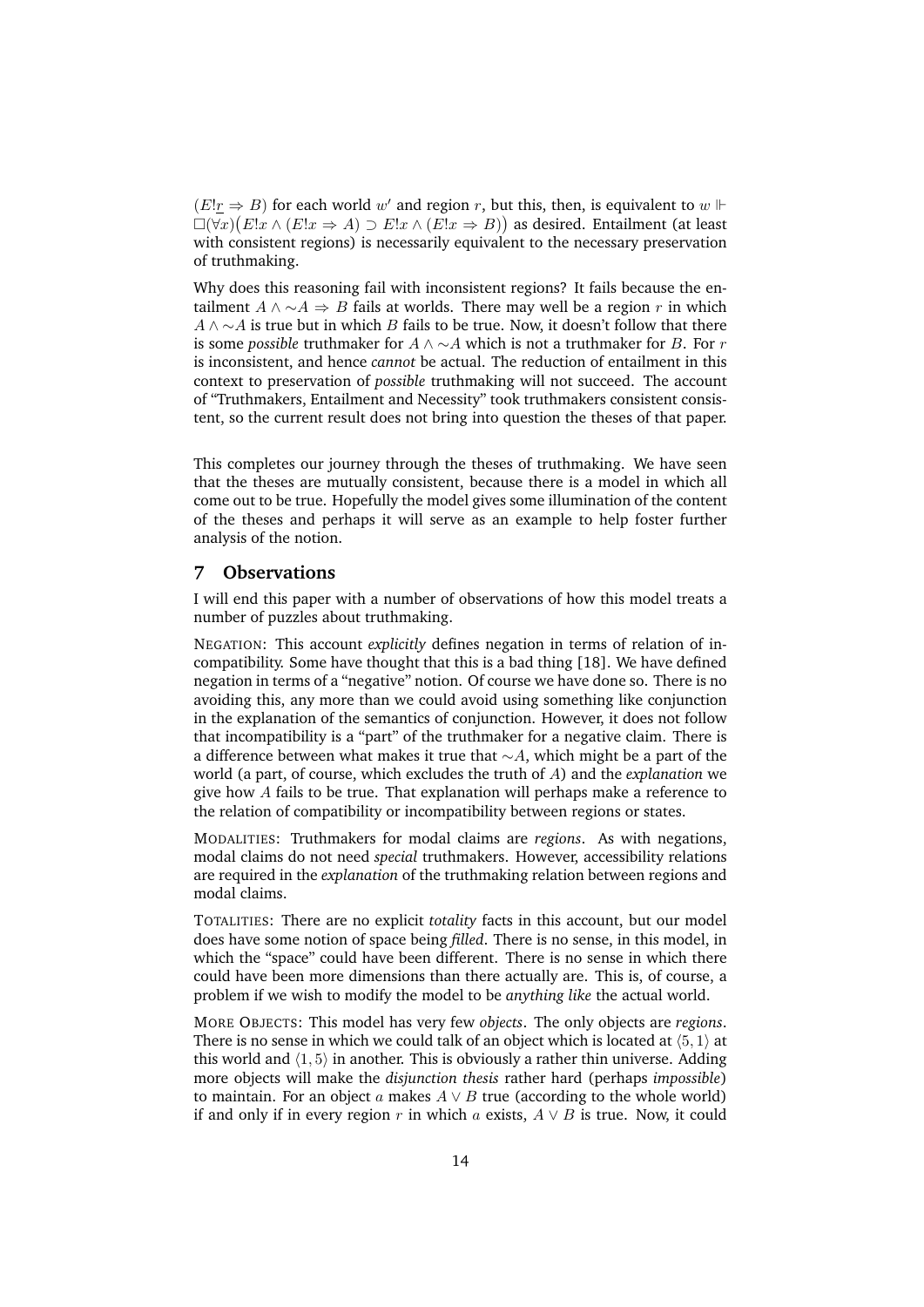well be that in some such regions  $r$ ,  $A$  is true, and in others,  $B$  is true. The disjunction thesis could well fail for this kind of truthmaker. I no longer think that this is a such a bad thing. Much more must be said about this, but I will leave that for another time.<sup>13</sup>

#### **References**

- [1] ALAN ROSS ANDERSON AND NUEL D. BELNAP. *Entailment: The Logic of Relevance and Necessity*, volume 1. Princeton University Press, Princeton, 1975.
- [2] ALAN ROSS ANDERSON, NUEL D. BELNAP, AND J. MICHAEL DUNN. *Entailment: The Logic of Relevance and Necessity*, volume 2. Princeton University Press, Princeton, 1992.
- [3] JON BARWISE. *The Situation in Logic*. Number 17 in CSLI Lecture Notes. CSLI Publications, 1989.
- [4] JON BARWISE AND JOHN PERRY. *Situations and Attitudes*. MIT Press, Bradford Books, 1983.
- [5] J. P. BURGESS. "Relevance: A Fallacy?". *Notre Dame Journal of Formal Logic*, 22:97– 104, 1981.
- [6] B. J. COPELAND. "On When a Semantics is not a Semantics: some reasons for disliking the Routley-Meyer semantics for relevance logic". *Journal of Philosophical Logic*, 8:399–413, 1979.
- [7] J. MICHAEL DUNN. "Intuitive Semantics for First-Degree Entailments and "Coupled Trees"". *Philosophical Studies*, 29:149–168, 1976.
- [8] J. MICHAEL DUNN. "Relevance Logic and Entailment". In DOV M. GABBAY AND FRANZ GÜNTHNER, editors, *Handbook of Philosophical Logic*, volume 3, pages 117– 229. D. Reidel, Dordrecht, 1986.
- [9] J. MICHAEL DUNN. "Star and Perp: Two Treatments of Negation". In JAMES E. TOMBERLIN, editor, *Philosophical Perspectives*, volume 7, pages 331–357. Ridgeview Publishing Company, Atascadero, California, 1994.
- [10] J. MICHAEL DUNN. "Generalised Ortho Negation". In HEINRICH WANSING, editor, *Negation: A Notion in Focus*, pages 3–26. Walter de Gruyter, Berlin, 1996.
- [11] J. MICHAEL DUNN AND GREG RESTALL. "Relevance Logic and Entailment". In DOV GABBAY, editor, *Handbook of Philosophical Logic*. Kluwer Academic Publishers, second edition, 199? to appear.
- [12] D. NELSON. "Constructible Falsity". *Journal of Symbolic Logic*, 14:16–26, 1949.
- [13] GREG RESTALL. "Information Flow and Relevant Logics". In JERRY SELIGMAN AND DAG WESTERSTAHL, editors, *Logic, Language and Computation: The 1994 Moraga Proceedings*, pages 463–477. CSLI Publications, 1995.
- [14] GREG RESTALL. "Truthmakers, Entailment and Necessity". *Australasian Journal of Philosophy*, 74:331–340, 1996.
- [15] GREG RESTALL. "Negation in Relevant Logics: How I stopped worrying and learned to love the Routley star". In DOV GABBAY AND HEINRICH WANSING, editors, *What is Negation?*, volume 13 of *Applied Logic Series*, pages 53–76. Kluwer Academic Publishers, 1999.
- [16] RICHARD ROUTLEY AND ROBERT K. MEYER. "Semantics of Entailment". In HUGUES LEBLANC, editor, *Truth Syntax and Modality*, pages 194–243. North-Holland, Amsterdam, 1973. Proceedings of the Temple University Conference on Alternative Semantics.

<sup>&</sup>lt;sup>13</sup>Thanks to Daniel Nolan, and to an audience SUNY Buffalo — especially John Corcoran, Barry Smith and Philip Kremer — for comments on an earlier draft of this paper.